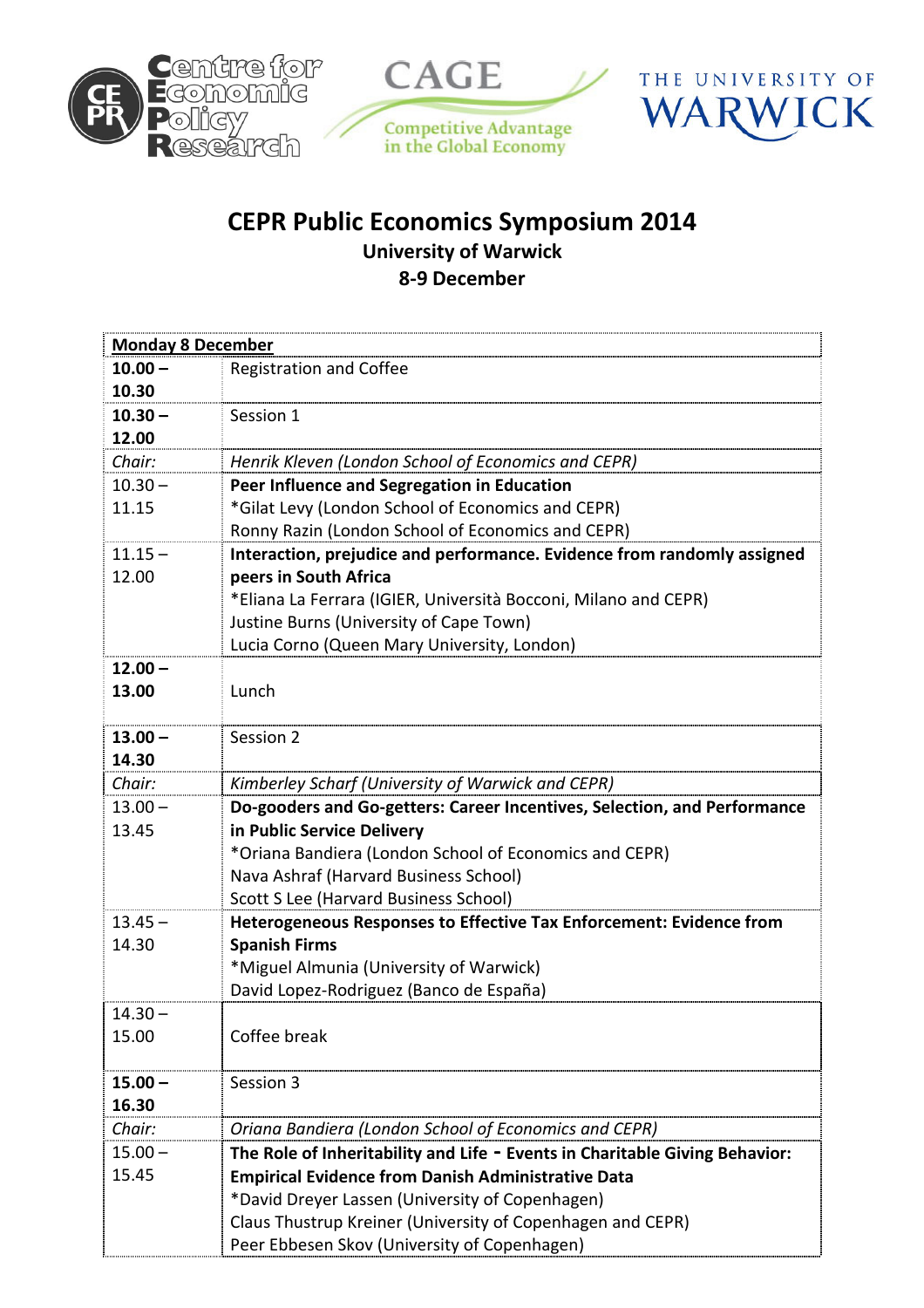| $15.45 -$                 | Parenthood and the Gender Gap: Evidence from Denmark                                 |
|---------------------------|--------------------------------------------------------------------------------------|
| 16.30                     | *Camille Landais (London School of Economics)                                        |
|                           | Henrik Kleven (London School of Economics and CEPR)                                  |
|                           | Jakob Søgaard (University of Copenhagen)                                             |
| $16.30 -$                 |                                                                                      |
| 17.00                     | Coffee break                                                                         |
|                           |                                                                                      |
| $17.00 -$                 | Is Third-Party Information the Cure for Small Business Tax Evasion?                  |
| 17.45                     | <b>Evidence from the Introduction of Credit-Card Reporting</b>                       |
|                           | *Joel Slemrod (University of Michigan)                                               |
|                           | Brett Collins (Internal Revenue Service)                                             |
|                           | Jeffrey Hoopes (Ohio State University)                                               |
|                           | Daniel Reck (University of Michigan)                                                 |
|                           | Michael Sebastiani (Internal Revenue Service)                                        |
| $18.00 -$                 |                                                                                      |
| 19.00                     | <b>Drinks</b>                                                                        |
|                           |                                                                                      |
|                           |                                                                                      |
| 19.00                     | Dinner                                                                               |
|                           |                                                                                      |
|                           |                                                                                      |
| <b>Tuesday 9 December</b> |                                                                                      |
| $09.00 -$                 | Session 4                                                                            |
| 10.30                     |                                                                                      |
| Chair:                    | Andreas Lange (University of Hamburg)                                                |
| $09.00 -$                 | Party Hacks and True Believers: The Effect of Party Affiliation on Political         |
| 09.45                     | <b>Preferences</b>                                                                   |
|                           | *Esteban Klor (The Hebrew University of Jerusalem and CEPR)                          |
|                           | Eric Gould (The Hebrew University of Jerusalem and CEPR)                             |
| $09.45 -$                 | Politics in the Family: Nepotism and the Hiring Decisions of Italian Firms           |
| 10.30                     | *Marco Manacorda (Queen Mary, University of London and CEPR)                         |
|                           | Stefan Gagliarducci (Università di Roma Tor Vergata)                                 |
| $10.30 -$                 |                                                                                      |
| 11.00                     | Coffee break                                                                         |
|                           |                                                                                      |
| $11.00 -$                 | Session 5                                                                            |
| 12.30                     |                                                                                      |
| Chair:                    | Sarah Smith (University of Bristol)                                                  |
| $11.00 -$                 | Information Frictions and the Welfare Consequences of Adverse Selection              |
| 11.45                     | *Johannes Spinnewijn (London School of Economics and CEPR)                           |
|                           | Ben Handel (University of California, Berkeley)                                      |
| $11.45 -$                 | Jon Kolstad (Wharton School of the University of Pennsylvania)<br><b>VAT Notches</b> |
| 12.30                     | *Ben Lockwood (University of Warwick and CEPR)                                       |
|                           | Li Liu (University of Oxford)                                                        |
| $12.30 -$                 |                                                                                      |
| 13.30                     | Lunch                                                                                |
|                           |                                                                                      |
|                           |                                                                                      |
|                           |                                                                                      |
|                           |                                                                                      |